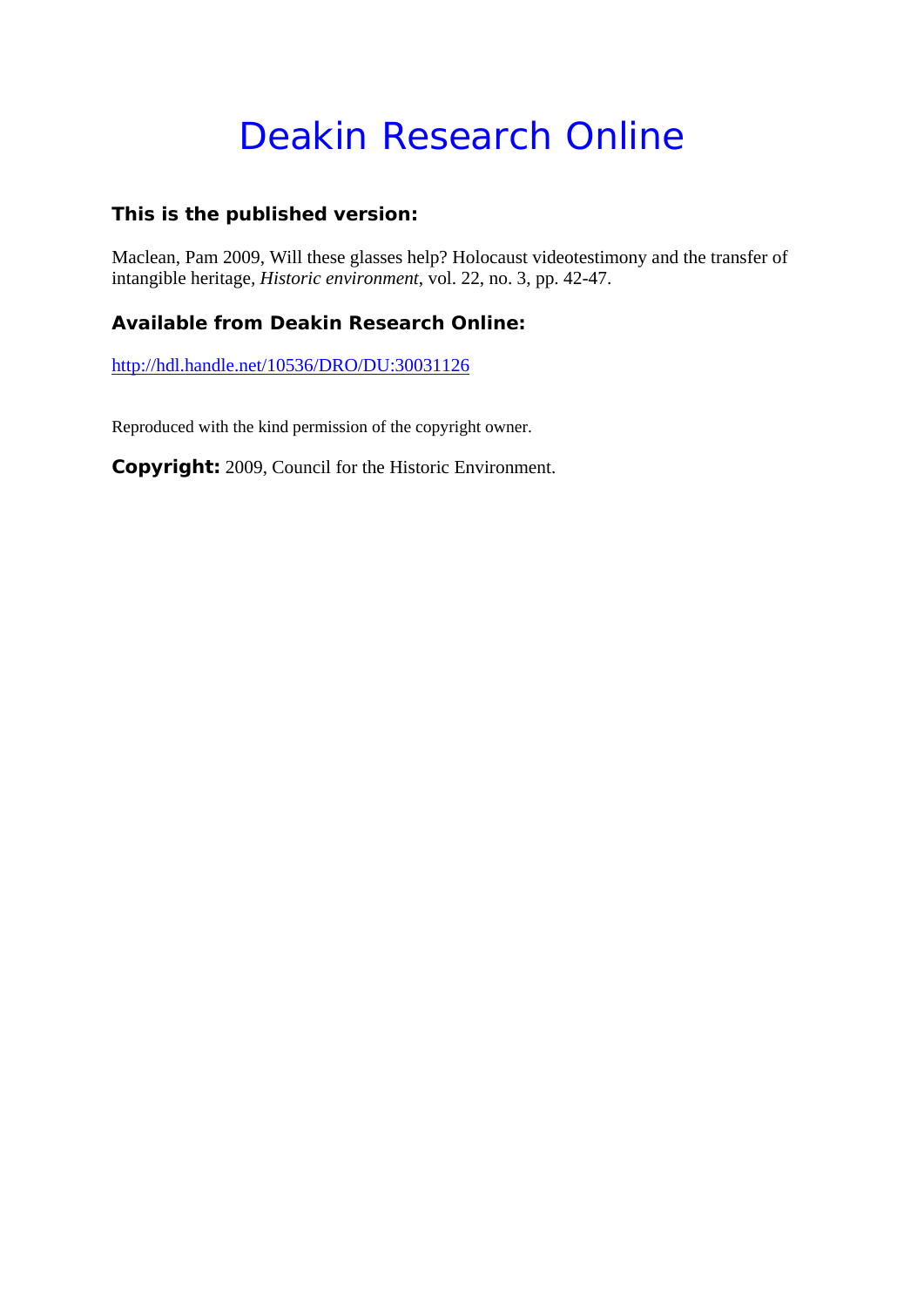# 'Will these glasses help?' Holocaust Videotestimony and the Transfer of Intangible Heritage'

Pam Maclean

### Abstract

An analysis of Erica's videotestimony, presented at the Jewish Holocaust Museum and Research Centre in Melbourne, reveals how audio-visual history can act as a medium for the transfer of cultural heritage, despite claims that the trauma of the Holocaust has destroyed the possibility of any meaningful transmission. It is arqued that the discussion of personal photographs from before and after the Holocaust forms a key component of the videotestimony and constitutes the primary mechanism for intergenerational transfer of Jewish communal heritage, Transfer is further facilitated by the interviewer, whose questioning explicitly encourages Erica to reflect on issues of cultural continuity. Significantly, Erica's answers do not always conform to the interviewer's expectations about Jewish communal and religious identification and this can result in tension between the two. Here too the photographs play an important role in resolving tension between Erica and the interviewer.

### Introduction

When presenting audio-visual testimonies Holocaust survivors are often encouraged to contextuâlise their accounts with references to their lives before the Holocaust and to reflect on what has and has not been salvaged from their past. This is certainly the case for survivors whose testimonies are included in the videotestimony project initiated by the Jewish Holocaust Museum and Research Centre (JHMRC) in Melbourne, Australia. While these testimonies provide invaluable evidence of Holocaust experiences, they also act as conduits for memories of â pre- and post-Holocaust world. They become tangible bearers of an intangible heritage. The following discussion of Erica's videotestimony, filmed at the JHMRC in 1993, provides a highly suggestive example of how heritage can be transmitted within the medium of videotestimony. $<sup>2</sup>$ </sup>

Since its establishment in 1987 the primary purpose of the JHMRC videotestimony project has been to capture the memories of survivors in order to document their experiences of suffering during the Holocaust. Importantly the survivor interview does not just focus on the effects of Nazi persecution but covers the whole life story of the subject from birth until the period of the interview. This is because a further objective of the interview is to recuperate what is sometimes referred to as the 'world we have lost' - Jewish life prior to its attempted obliteration - and to explore the extent to which remnants of this life have been rescued by survivors as they re-established themselves in Australia. lnterviews reveal how, through assertions of Jewish communal identity and through memory of family, survivors have transposed past communal practices into their current communities. The 'creators' of the JHMRC

videotestimonies clearly understand the role videotestimony can play in preserving'lost' culture.

Because interviewers assume that their interviewees share and understand the broader agenda of recuperation of Jewish life, this can profoundly shape the interviewing process. Aleida Assmann's distinction between the genre of autobiography and the genre of videotestimony highlights the critical role played by the interaction between interviewer and interviewee:

The video testimony may also have an internal impulse, but this depends on the external call, together with a framework of technìcal support. ft has a less elaborated form that also leaves room for open ended passages, such as pauses, perìods of silence, uncompleted sentences, innuendo. It is dialogic rather than monologic; it depends for its process on the continuous guidance of another person, who asks questions and supplies some response (2006: 265).

Assmann further argues that videotestimonies, when vìewed (ralher than passively collected), have the potentiaì for inter generational transmission of experience. The videotestimonies consist of an archive that 'has a double function: to store testimonies as virtual information and to restore them as communicated and as re-embodied knowledge' (italics in original) (2006: 271). The attempts at and possibilities of restoration are the focus of the following analysis.

A technique used by the JHMRC project to facilitate the restorative function of videotestimonies is to request suryivors to bring along physical documents and photographs from their life before the Holocaust, during the Holocaust and their postwar life. Thus, at the conclusíon of the interview, conventional 'documentary' evidence is juxtaposed to the apparently more 'subjective' perspective of the personal narrative.<sup>3</sup> According to Phillip Maisel, the guiding hand of the testimonial project, the filming of survivors with their personal objects has been an integral feature of the videotestimonies from their inception. Apart from providing physical evidence of 'fost worlds', he believes that allowing interviewees to show their personal photographs 'restores' (Maisel's term) their dignity by reconflrmìng to them their identities as human beings (Maisel, 2008). Not all interviewees are in a position to display documents. In her videotestimony, however, Erica not only presents a wealth of material, particularly photographs, but her discussion of this material with the interviewer and camera operator challenges many of the current assumptions made by scholars of Holocaust memory that restoration is problematic and that, despite their promise of verisimiltude, photographs conceal rather than reveal stable historical meaning (Baer 2OO2: Hirsch 2001: Hirsch & Spitzer 200ô).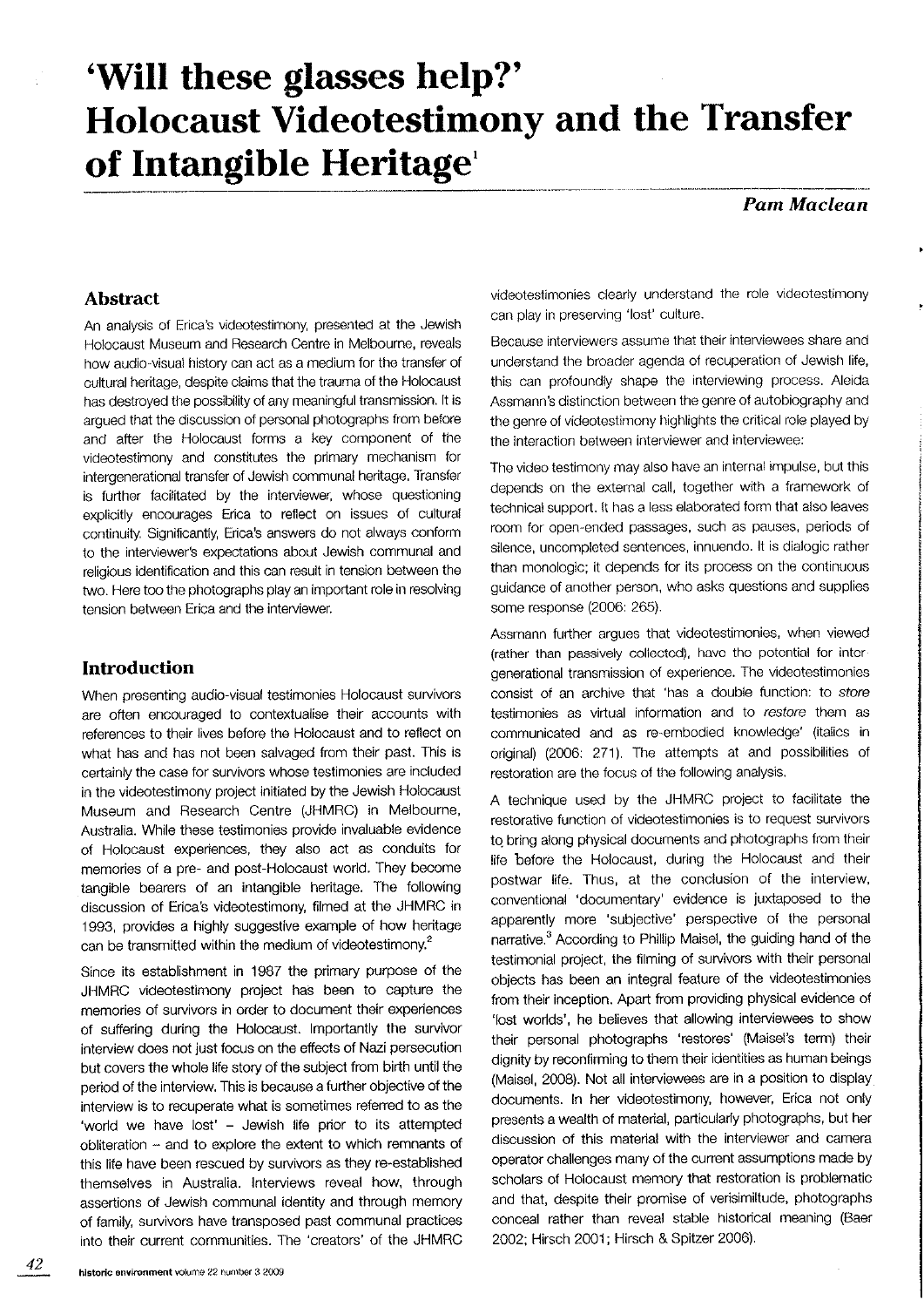#### The main interview

In the videotestimony Erica (born in 1929) recounts her childhood spent ìn a comforlable rniddle-class home in Vienna from birth until the annexation of Austria in 1938 by the Nazis. She describes the family's subsequent relocation from its apartment to an impoverished area in Vienna where, like other Viennese Jews, her family members eked out an existence. Erica's family was then deported to Theresienstadt (a ghetto for 'privileged' Jews in Nazi-occupied Czechoslovakia) in late 1942 as part of the last group of Jews to be deported from Vienna. The family remained so fong in Vienna due to the influence of her older brother who worked for the Jewish community. ln 1944 frst her father and then Erica and her mother were deported to Auschwitz-Birkenau. Erica heard later that her older brother, who was suffering from tuberculosis and was considered unfit for deportation, collapsed and died in Theresienstadt the day he farewelled his family. On arrìval at Auschwitz-Birkenau Erica's mother was immediately selected for gassing. Erica endured five days in Auschwitz-Birkenau before being transported to work âs a forced labourer in a munitions factory near Dresden, Indeed, she 'saw Dresden burning'! Soon after, in early 1945, the slave workers were<br>evacuated and were transported aimlessly around the region for eight weeks, until they were finally dumped at the Mauthausen câmp five days before liberation. Erica was the only member of her immediate family to survive, although her father's exact fate was never formally confirmed. After the war, with the realisation that her family had perished, she migrated to Australia where she joined an uncle who was anxious to sponsor her.

While the description of her Holocâust experìence undeniably lies at the centre of the vrdeotestimony, much of the videotestimony is occupied by discussion of Erica's prewar memories (amplified at the end of the testimony by a review of her family's prewar photograph album) and of Erica's ideas about the ongoing issue of Jewish identity - a discussion that extends from her earliest childhood to her circumstances at the time of the interview as a doting grandmother living in Australia. Here, the interviewer plays a critical role. Not only does she draw out the specific details of Erica's Holocaust story, but she also invests considerable energy into shaping the interview as she prompts Erica to locate her memories within the wider context of her place within the Jewish community, The interviewer adopts an explicitly 'insider' position vis-a-vis the community, assuming that Erica shares her premise that the restoration and preservation of Jewish community life is fundamental to post-Holocaust existence.<sup>4</sup> The interviewer's notions of family are deeply intertwined with notions of community.

Already in her initial questions referring to the period before the Nazi annexation of Austria, the interviewer asks, 'What was the Jewish life? What sort of Jewish life did you have? Religious?'

Erica responds that she was too young to remember but her mother took her to synagogue every week and the family celebrated the major holidays. The interviewer probes further:

Interviewer: And was it kosher in your home?

Á

Erica: No. In Vienna there were very few people ... the Jewish people were assimilated to Vienna.

Interviewer: But did you have a strong Jewish identity? Erica: Oh yes. Oh definitelv

Erica comments, nonetheless, that her family was not particularly observant, although she remembers that the local public school taught an hour of Hebrew and history a week as part of her religious instruction class, hence this response to further questioning about her memories prior to the Nazi annexation.

Interviewer: Did you belong to any Jewish organisations? Or your parents? Any Zionist organisations?

Erica: Not as far as I know

Interviewer: But your parents had a Jewish company?

Erica: Most of their friends were Jewish.

Erica appears to resist the direction the interviewer wants to take her by qualifying her answers with the observation that she was too young to remember much. The interviewer concludes her exploration of Ërica's memories of her prewar famìly by asking her to name her aunts and uncles who perished in the Holocaust,'Tell us their names. You can memorialise them'. Naming the dead is a deeply entrenched Jewish memorial tradition and is clearly understood as such by the interviewer.

As the interviewer moves to Erica's memories of life under Nazi oppression, the thernes of Jewish identity and communal life remain an important focal point of questioning. Referring to Erica's life in Vienna prior to her deportation, the interviewer asks, 'How were the Jews organised by the Jüdische Gemeinde [Jewish community]?<sup>15</sup> Erica notes that, as well as taking on an important welfare role, the Gemeinde, 'Tried to keep Jewish things going and that's when the Zionist groups started beginning'. Despite the rise of Zionist inffuence, Erica comments that during this period her parents continued to feel 'very Austrian'. Once in the Theresienstadt ghetto, Erica came directly under the influence of the Zionist movement, She lived in a girls' barrack run by the Zionists where, with the other children, she learnt Hebrew, which sadly for most turned out to be futile. She comments wryly that they were, 'all preparing to go to Israel which of course never came'.

The interviewer pursues the issue of the maintenance of Jewish practice in extremis and asks whether during her incarceration in the munitions' factory near Dresden. Erica observed any religious people 'praying quietly in the corner?' When Erica replies she had not, she is then asked:

Interviewer: And no one knew anything about any yom tovim [Jewish high holidays]?

Erica: We kept Yom Kippur [the Day of Atonement when Jews are expected to fastl. We kept our rations the night before.

Storing rations enabled the Jewish workers to save food to use to break the fast, although Erica comments that without matzo [unleavened bread] they could not observe the Passover.

Erica's orientation towards religion is revealed to be of a far less formal nature than that of the interviewer's. Erica's most extensive account of her religious beliefs in the videotestimony is triggered by a query about her ongoing feelings about the loss of her parents and brother and is not a response to a direct question about her connection to Jewish tradition. Erica observes that she has put the past behind her and has had to be tough in the face of other setbacks, including the early death of her husband. She explains her ability to cope with adversity as follows, 'And I sornehow got a gift which God gave me. I believe very strongly in God. That is what kept me alive and still does today. I'm not religious, I'm not frum [observant]. My belief in God is so strong and that's what kept me alive and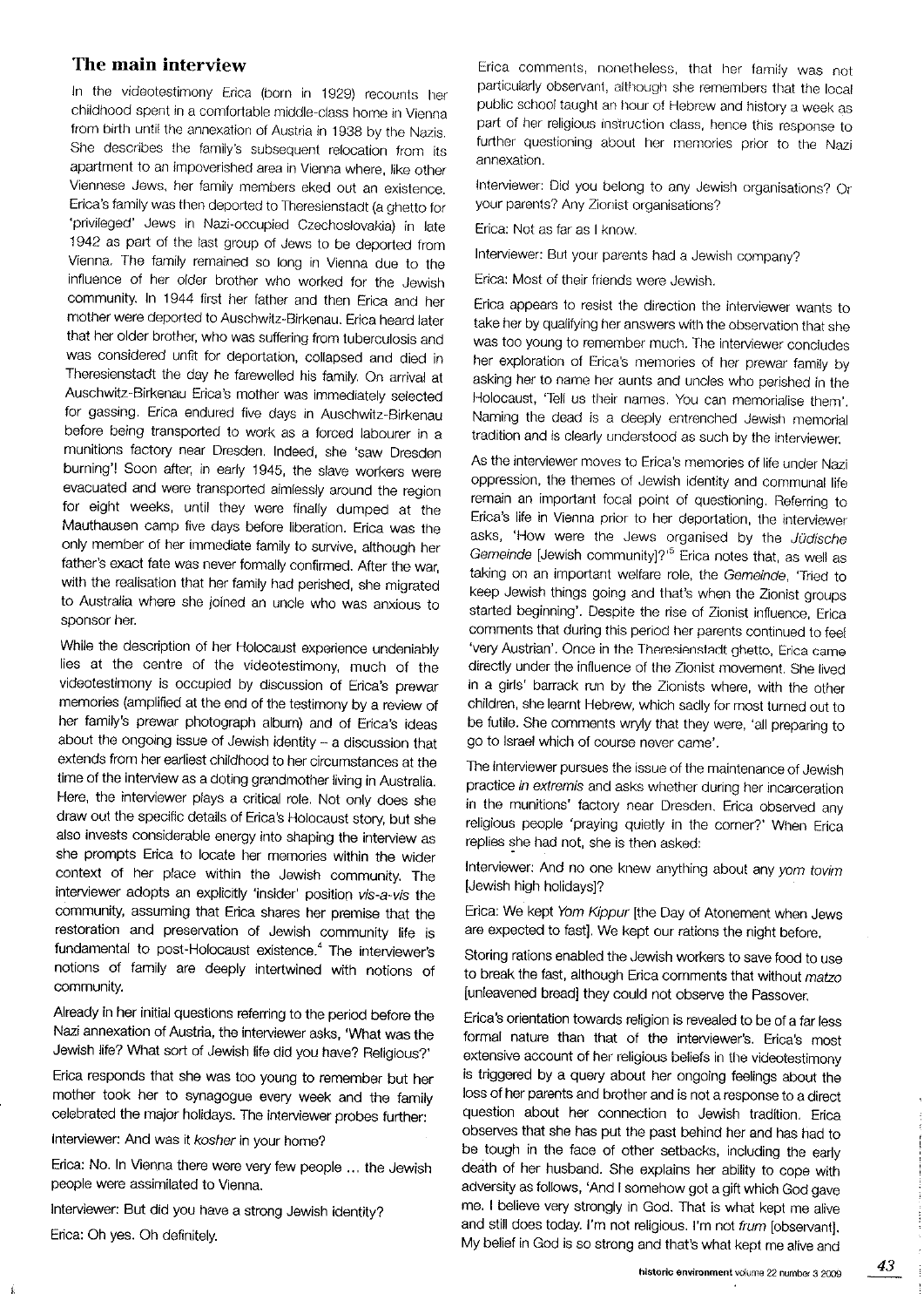l'm positive about this'. Erica's faith is underpinned by her experience in Auschwitz-Birkenau where she believes that praying to God saved her from dying of exposure after she was drenched by rain and spent the night in inadequate clothing ând without a blanket.

Erica: I think my belief in God kept me alive.

lnterviewer: So you always hacl hope?

Erica: Yes

lntervieweri You always believed thal God wiil ...?

Erica: Yes.

Interviewer: So that brings me to my question. If you had that strong belief in God how can we explain - how can a Godhelieving Jew explain - how the Jews perished?

Erica: In all the camps people used to say there is no God but my mother brought me up to believe there is a God and it stuck. Every night I say my prayers but I'm not a religious person.

The interviewer's reference point remains communal, whereas Erica's orientation is far more private and this tension is further apparent in the fast section of the interview,

Here Erica considers the issue of her children's Jewish identity and sets the scene for subsequent discussion of family photographs. The conversâtion follows directly from Erica's assertion of personal belief:

Interviewer: So besides being a strong believer your identity as a Jew is very strong?

Erica: ls very strong, is very strong.

lnterviewer: And how do you see the importance of lsrael that came into being after the war?

Erica: lt's very importânt for the Jewish peoplê to have a land of their own. lt wilf help defìnitely.

After further discussion in which Erica admits she has never visited lsrael because she is frightened of the rìsk of being caught up in conflict, the focus of the interview shifts to Erica's children's religious identification:

Interviewer: And your children, do they have a very strong Jewish identity?

Erica: A very strong Jewish identity. Particularly my daughter. She's got two kids. My two sons married out but it doesn't worry me because they're happy and the girls are good. So long as they know that they're Jewish and the kids come to Pesach [Passover]. I keep Pesach.

Interviewer: The children have been brought up Jewish?

Erica: The children have been brought up without religion at the moment. What will happen later I don't worry about tomorrow. I don't like to think back too much. I don't like to think forwards. As long as I see my kids happy. They are all good kids.

lnterviewer: So that's another question. Do you think that's the way to go? For Jews to become part of the majority population?

Erica: No.

44

lnterviewer: To blend in?

Erica: I wouldn't like to say that at all. I would have prefened them to have Jewish, But they're lovely girls. They make my boys happy. Who am I tell them what to do?

The interviewer indicates agreement, although with a somewhat begrudging sigh. As will be seen below, however, her reservations are quickly assuaged when she 'meets' Erica's family in her photograph album.

#### Viewing photographs

At the conclusion of the 'formal' part of the interview, Erica is given the opportunity to display to the camera physical evidence relating to her life history and to discuss its significance. In most JHMRC videotestimonies this segment constitutes a brief coda to the main videotestimony, but significantly in Erica's case the display takes up a quarter of the eighty minute interview. As Maisel had envisaged, the sharing of pre-Holocaust photographs represents an important opportunity for Erica to re-establish her identity as an individual untouched by the Holocaust. Beyond individual restoration, what also emerges is a broader restoration based on building intergenerational connections that stretch from before the Holocaust to the present  $-$  a process mediated within the videotestimony by the participants in the discussion of the photographs and, without, by the relationship estabfished between the videoteslimony itself and its current viewers, Through the medium of videotestimony, the tangible photograph album is quite self-consciously incorporated into the intangible heritage of the Australian-Jewish community.

As Erica presents her material, the camera, operated by Maisel, is no longer focused on her face (as it had been during the formal interview) but is directed towards individual documents or photographs placed on a table. Erica's hand (or that of the interviewer) points to specific features whose significance need amplification and, under Maisel's guidance, reposition material to facilitate filming. Erica's voice and that of her interviewer are joined on the soundtrack by those of two males. The main male voice we hear is that of Maisel who, from behind the camera, both frames the flming of the objects on the table and actively participates in the general discussion about them. The other male who makes very occasional comments remains unidentified.

Before moving to the photographs, Erica briefly presents a series of documents (mostly original) that trace her and her family's fate under persecution, These include her father's 'Heimatschein that documented his Austrian nationality. This document was a pre-requisite for his application for the passport he required for an ill-fated attempt to emigrate to the Uniled States, Next comes a document indicating that her brother had not returned from Theresienstadt. An identity card, issued on Erica's return to Vienna, confirms her imprisonment in Auschwitz-Birkenau and Mauthausen. Her discharge paper from Mauthausen similarly provides stark proof of her suffering. Finally, we are shown a couple of identity documents dating from Erica's postwar return to Vienna,

In contrast to the relative paucity of Erica's documents relating specifically to the Holocaust period, Erica's prewar family photograph album represents, in Erica's words, 'my treasure'. In anticipation of migration to the United States, Erica's parents had shipped off the family's valuables, including their photograph âlbums, to their American relalives. Unfortunately, Erica's family was unable to escape, but, unlike many survivors, Ericâ retains a physicâl legâcy of her family that genuinely functions as a testamentary object (Simon 2006; Simon et al. 2005). lndeed, Erica describes how most of her pârents' other possessions were dispersed without her receiving them:

**Construction**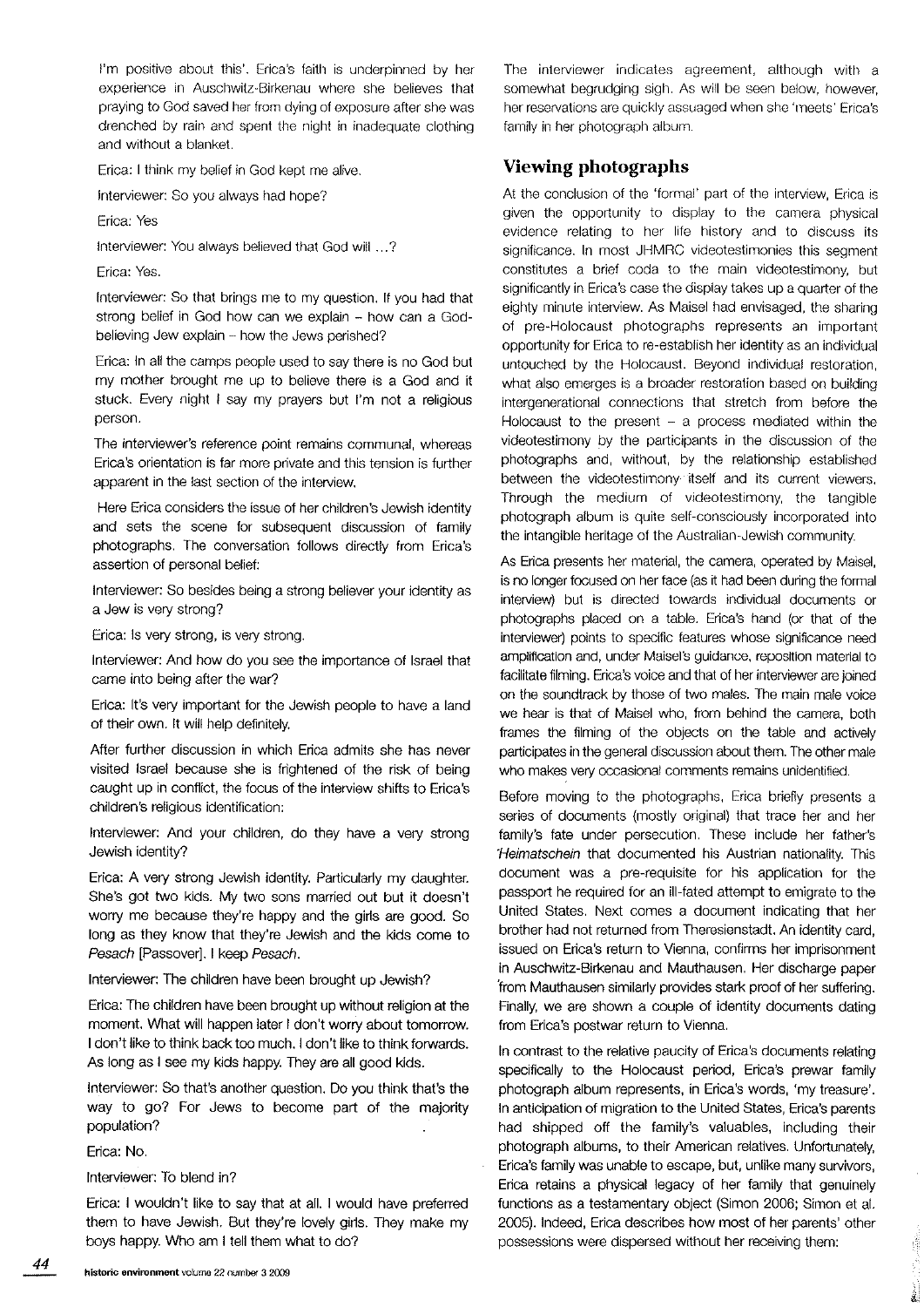Erica: The photos ls my treasure. ln fact l'm unlucky there too because when I came out and gol in touch with them too lwas told sorry we had to sell a lot of stuff. We thought you were all dead. We couldn't keep it any more and they sent me â few bits of jewellery and the photos which I cherish and the case that's a hundred years old.

lnterviewer: I think that's most imporlanl.

Erica: To me that is very, very important and my kids cherish it too.

And it is no wonder that Erica cherishes the album,

Placed on the table is a beautiful example of a prewar, oldfashioned photograph album. Sepia-coloured photographs with serrated white borders are carefully laid out on a dark background, several to a page. Next to each photograph is a meticulously hand-written German label in Gothic script. Tissue paper separates the pages. Most of the photographs relate to holidays and show Erica as a young child, her parents and her brother. As Erica moves through the earliest photographs, pointing out family members, she stops at a photograph of an eighteen-month old girl. Maisel's voice interjects, 'Who's that sweet little girl?' Erica responds with obvious pleasure, 'That is me!!!' And a moment later Maisel reiterates, 'Isn't she beautiful?', with the interviewer echoing, 'Beautiful!' In the context of an interview relating to the most extreme of disruptìons, the Holocaust, this type of exchange allows Erica to confirm that her identity was not always that of Holocâust survivor.



Figure 1 Erica as a child.

Whereas Maisel's observations project Erica directly back into her past, the interviewer presents afternative interpretive possibillties. Commenting on a series of famify photographs of Erica's third birthday, the interviewer imagines that the images were the product of a conscious act of preservation for the future, exclaiming, 'Your parents are living through their children isn't it? That's their immortality ...'

ln contrast to Maisel the ìnterviewer is far more onented towards the group, both the family and the community, than the individual. As discussion moves to photographs depicting holidays Erica spent in 1937 with her father's family in Czechoslovakia, Erica has difficulty deciphering the labels that provide the tenuous links to long-forgotten details of her family history, prompting Erica to ask, 'Where are my glasses?' To which the interviewer responds:

Interviewer: Will these glasses help?

Erica: I've got them. They are so small, the photos.



Figure 2 Pointing to the spectral figure of the rabbi.

This episode neatly encapsulates the differing perspectives of interviewer and interviewee and even attempts by the interviewer to encourage Erica to see events through her eyes. Whereas Erica picks up on the personal significance of photographs, singling out a photograph of herself and her mother with the comment, 'This is my favourite photo please', the interviewer, as in the earlier part of the interview, focuses on the communal. She is interested in Erica's response to a series of group photographs of people (most of whom Enca cannot recognise), a photograph of a rabbi and of a synagogue. This prompts the following exchange:

Erica: Here, my auntie was a housekeeper to the rabb¡.

Interviewer: Do you remember the name of the synagogue?

And Erica continues later on.

Erica: That's my brother, my mother and myself and that was my auntie. The rabbi is looking through the window.



Figure 3 Passing over the interviewer's glasses.

At this moment private and communal perspectives intersect in a way that reinforces Nancy Miller's perceptive comment that the 'memory work' of photographs involves a 'process of scrutinizing the photograph to document a past that is at once personal and collective' (1999: 52). Erica's photographs, however, do more than point to the past. As the videotestimony draws to a conclusion, photographs increasingly become a medium for linking the past to the future.

Thus, when Erica apologises because one of the photographs is curling at the edges with the comment that, 'The kids keep pinching photos and taking them out', she is describing how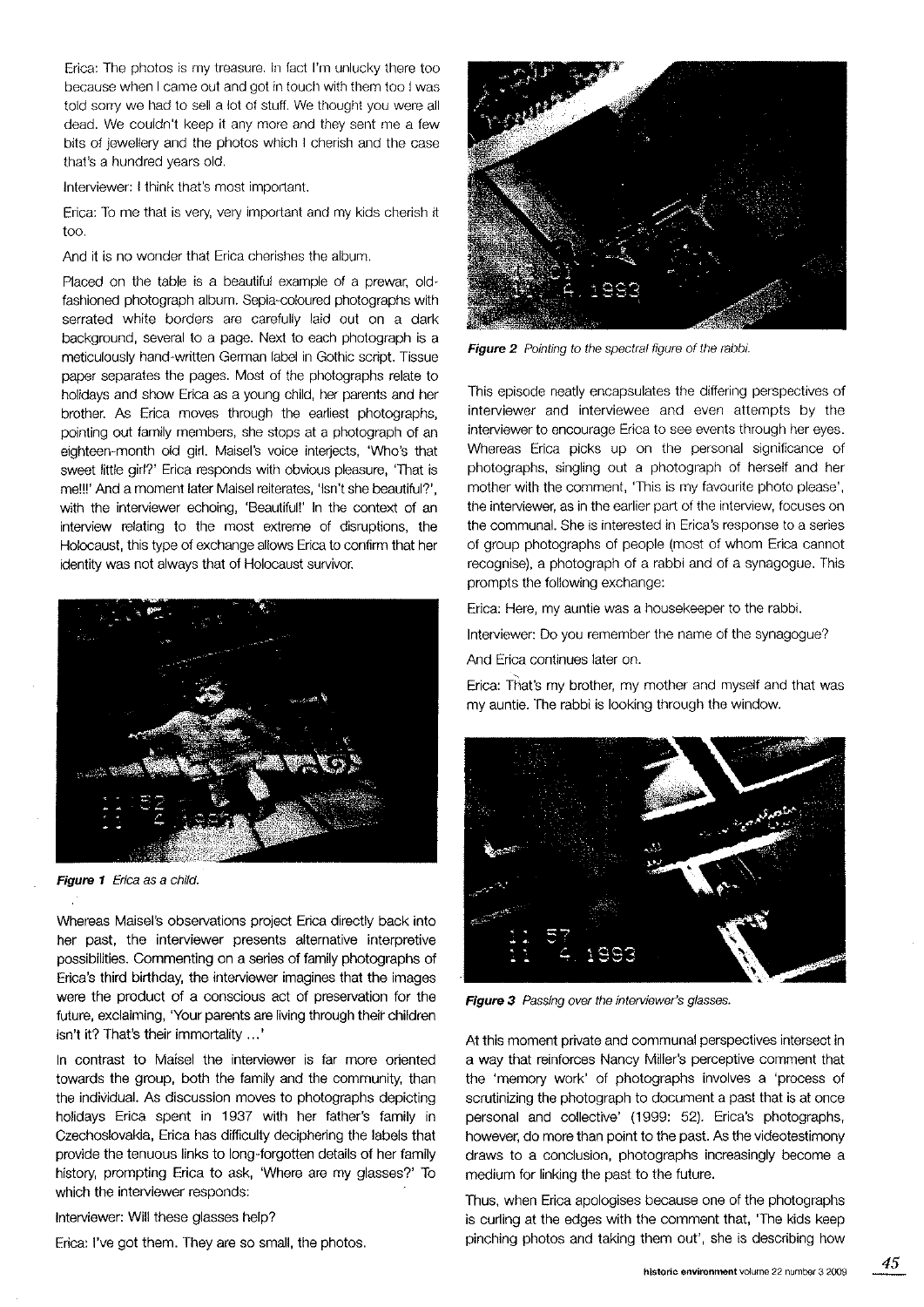photographs, by their very nature as objects to be touched, handled and not just observed, physically and literally cross generations.<sup>8</sup> indeed, slipped into the back of the album, together with another loose photograph dating from before the first world war, is a colour photograph of one of Erica's sons in a sporting uniform. Erica exclaims in delight, 'That is my youngest son when he played for Ajaxl' (a Jewish spoding club). This colour photograph appears to be a refugee from the second album Erica displays. Containing photographs of Erica's children and their spouses, her grandchildren and partner, the more recent album eschews the formal order of the first. Sepia is replaced by bright (even garish) colours, tissue paper by plastic and there are no captions to restrain the photographs tnto a fixed chronology. Here too, however, a photograph appears out of place. Located next to a colour photograph of a woman and a young man is a childhood photograph of Erica, her parents and her brother. Referring to the juxtaposed photographs Erica comments:

Erica: That's a mixture now. That is what I really love ...That is my daughter Judy and her son Jesse.

Interuiewer lcomparing the two photographs]: I can see right back to you.



Figure 1 Erica as a child.

Transcending time and space, the photographs offer a continuing source of discussion for the interviewer and Maisel, as they comment on family resemblances spanning four generations. Seamlessly, despite the catastrophe of the Holocaust, the family appears to have been preserved.

Not only do the photographs suggest family continuity, they also seem to confirm for the interviewer the possibility of communal preservation. Through most of the videotestimony, there appears to be a tension between the interviewer's commitment to Jewish community life and Erica's more flexible approach. This tension, however, immediately dissolves with the opening of the second album. As she looks at the photograph of Erica's eldest son, the interviewer exclaims:

Interviewer: Are you Mark G's mother? I can't believe this? Erica: Yes.

Interviewer: He's a good friend of my brother Joe F.

Erica: I know Joê so well. Joe and Michelle.

lnterviewer: You're jokíng ... That is funny ... And Mazel Tov lcongratulations] on the new baby!!!

After this exchange the tone between Erica and the interviewer changes radically. Erica is far more relaxed and animated and based on her personal oonnection with Erica's family the interviewer now recognises Erica's place within the Melbourne Jewish community. lndeed, the conclusion of the videotestimony cements the connection between Erica and the interviewer with these final observations:

Erica: This is my other daughter-in-law Eve with Nicola when she was a bab'y.

lnterviewer: I know Nicola, I see her at all my nephews' and nieces' birthday parties.

## Restoring the intangible

The above discussion of photographs, historical and current, attests to the possibility of forging a link between the community destroyed by the Holocaust and the post-Holocaust community  $-$  a link that some theorists have suggested is illusory. When interpreting photographs of Jewish life prior to the Holocaust, images of Holocaust events themselves or even of surviving fragments of Jewish communities in Europe, such theorists emphasise trauma, loss and absence. Referring to the 'spectral' images associated with a traumatic past, Ulrich Baer argues that they must remain forever unassimilable into the present, because 'trauma seems to result from the mind's inability to edit and place an event within a coherent mental, textual, or historical context in ways that would allow it to become part of lived experience and subsequent memory' (2002: 10), Similarly, Marianne Hirsch, through her notion of postmemory - the (re)membering by the second generation of their parents' experìences often through artefacts such as photographs - challenges the possibility of establishing meaningful connections between the past and the present in the face of unimaginable trauma. For Hirsch and Leo Spitzer, her collaborator on a research project exploring Hirsch's relationship to her survivor parents' home city of Czernowitz, 'The work of postmemorial reading entails juxtaposing two incommensurable temporalities, exposing and keeping open the disjunction between them' (2006: 246). Based on their personal experience of misreading what seemed familiar about Hirsch's family's past, they arque postmemory risks papering over the trauma and rupture inherent in Holocaust memory.

Insofar as Erica's pre-Holocaust album incorporates photographs of family members who were murdered within ten years of being photographed, it too can be interpreted as a deeply traumatic artefact of loss. The context of Erica's videotestimony, not to mention the restorative rationale of the JHMRC videotestimony project, suggest an alternative possibility, not as intellectually sophisticated as that developed by Baer and Hirsch and Spitzer, and maybe naïve, but, nonetheless, one that needs to be taken seriously. This is because faith in recuperation comes from survivors themselves who believe that, in response to loss, cultural continuity and transmission are not only possible, but are a cultural imperative. Coincidentally, a temporary exhibition recently held at the Jewish Museum of Vienna made a similar point. Entitled Leben! [To Life!], the exhibit consists of an installation of 2000 photographs documenting the revival of Jewish life in Vienna after the war. From 1956 the photographer, Margit Dobronyi, a Jewish refugee from Hungary, documented countless Bar Mitzvahs, weddings and community events and, as the website indicates, a selection

f,